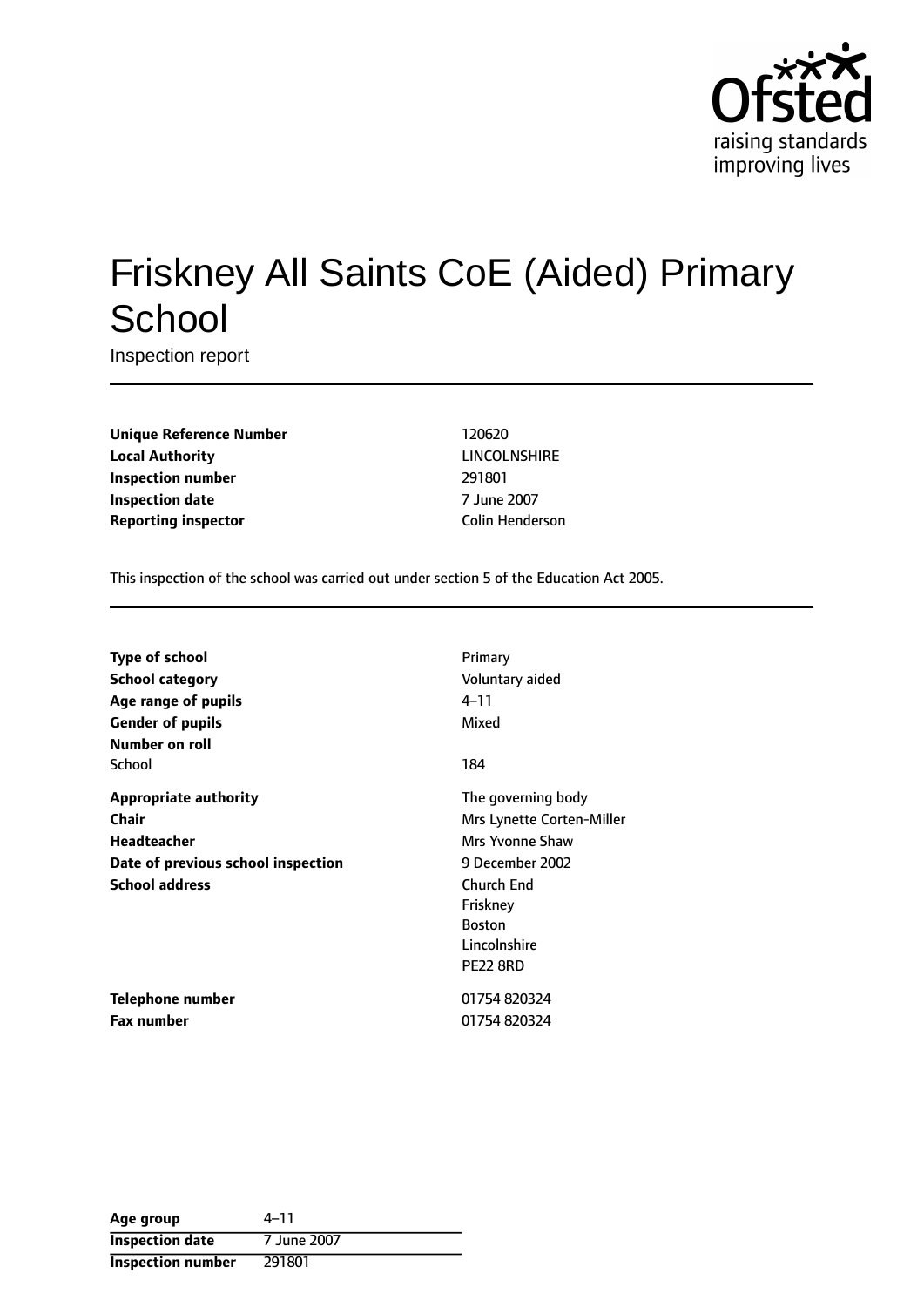.

© Crown copyright 2007

#### Website: www.ofsted.gov.uk

This document may be reproduced in whole or in part for non-commercial educational purposes, provided that the information quoted is reproduced without adaptation and the source and date of publication are stated.

Further copies of this report are obtainable from the school. Under the Education Act 2005, the school must provide a copy of this report free of charge to certain categories of people. A charge not exceeding the full cost of reproduction may be made for any other copies supplied.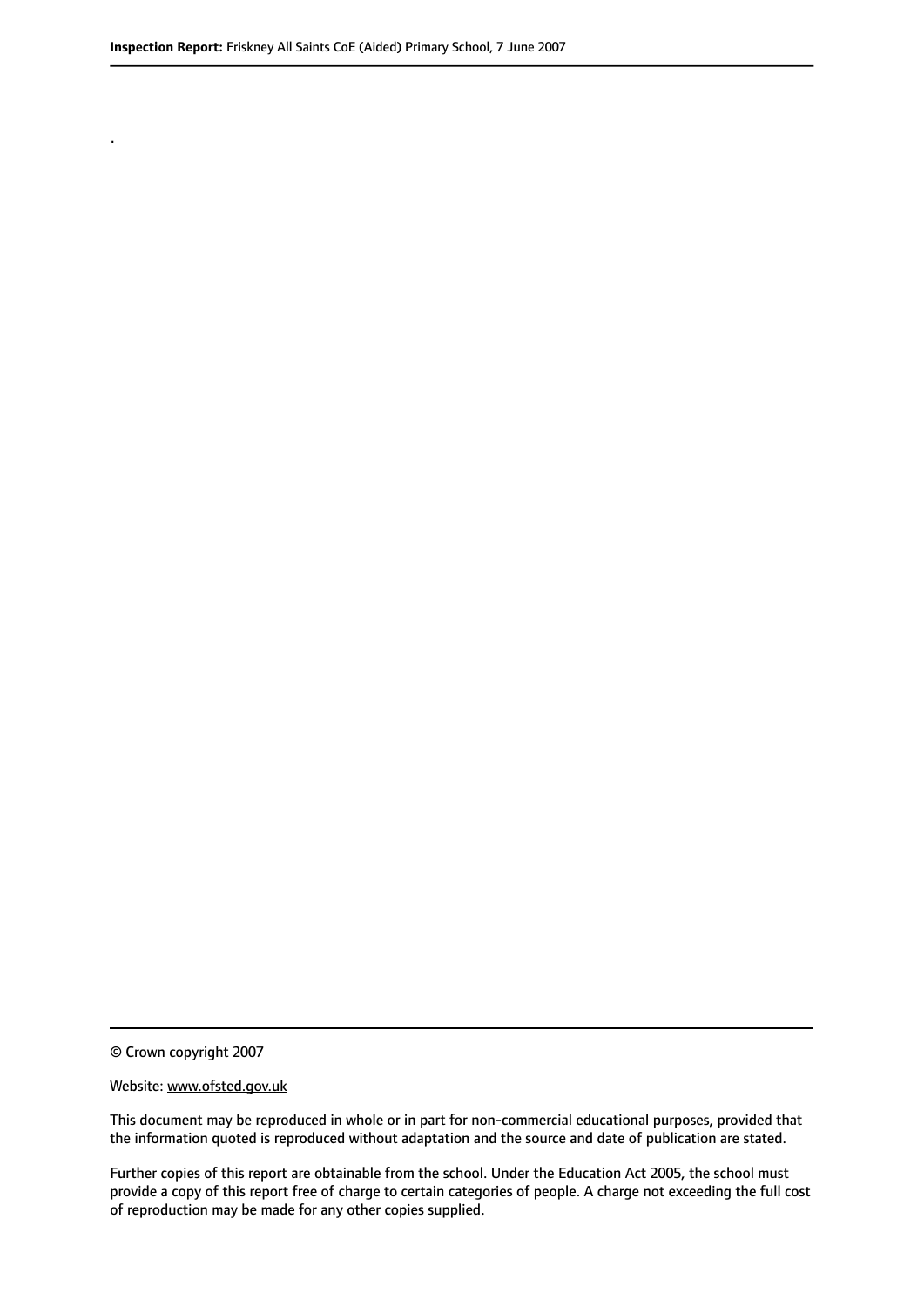# **Introduction**

The inspection was carried out by an Additional Inspector in one day.

## **Description of the school**

Most children come from the local and nearby villages, with an increasing number coming from outside the immediate area. This is an area of significant deprivation with high levels of unemployment. Almost all pupils speak English as their first language. Most, but not all, children start in the Foundation Stage with below average skills and many have no access to pre-school activities. The number of pupils who have learning difficulties or disabilities is higher than many other schools of this size. The proportion of pupils entitled to free school meals is below average as some parents, for various reasons, do not take up their entitlement. The school has received the 'Investors in People' award and is part of the East Coast Partnership for sporting achievement.

## **Key for inspection grades**

| Grade 1 | Outstanding  |
|---------|--------------|
| Grade 2 | Good         |
| Grade 3 | Satisfactory |
| Grade 4 | Inadequate   |
|         |              |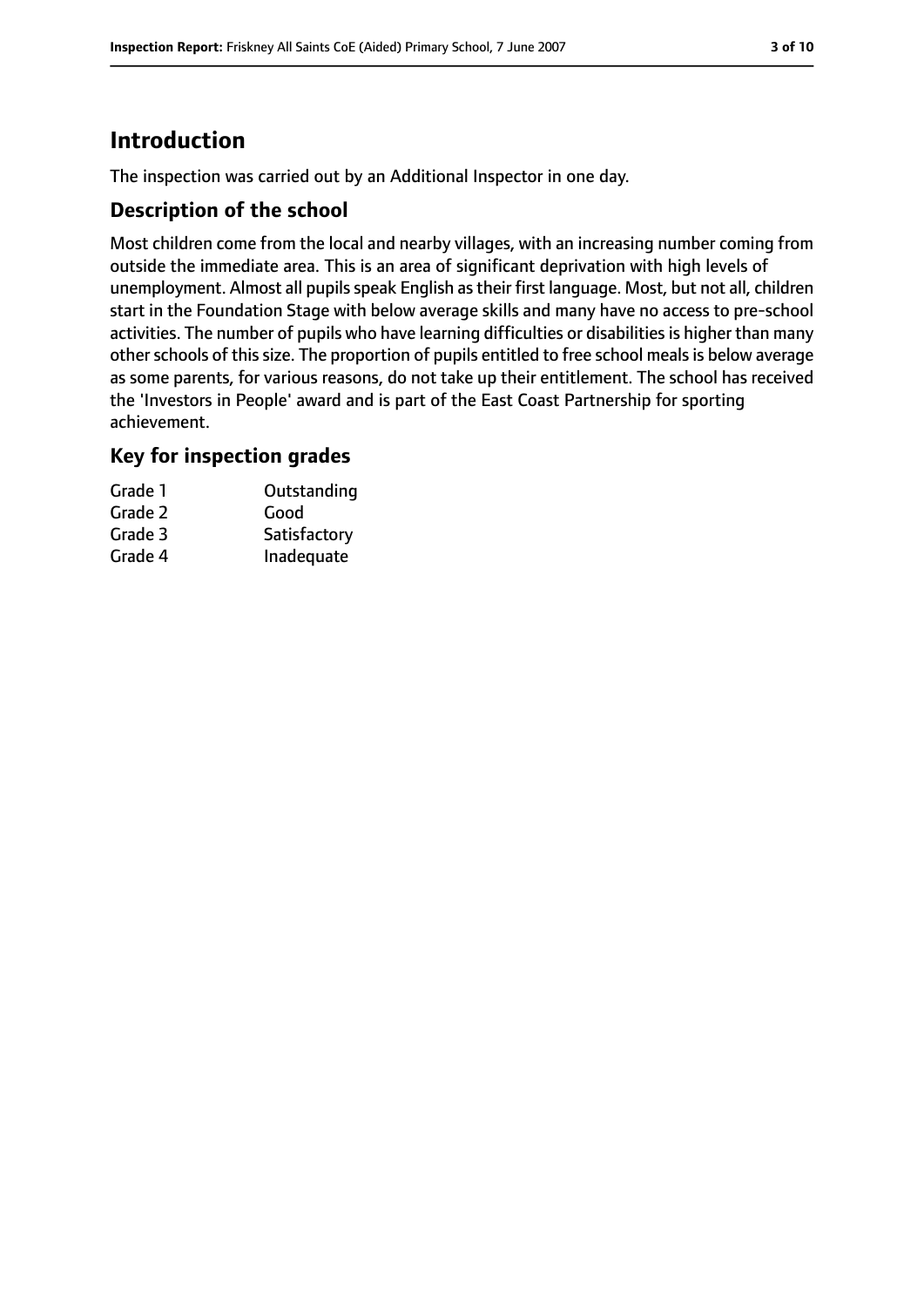# **Overall effectiveness of the school**

#### **Grade: 1**

This is an outstanding school that serves its community very well and gives excellent value for money. It is valued highly by pupils and parents alike, as reflected in many parents' comments such as, 'I came to this school as a child and wish it was as good then as it is now'. A key factor in the school's success is the outstanding leadership of the headteacher. She has created a very effective and supportive team that has enabled new staff to settle quickly and contribute successfully to improving the school. Key staff manage their responsibilities very well and provide a continual focus on improvement. Excellent self-evaluation procedures help staff and governors to know how well the school is doing and to plan for its further development. This has resulted in outstanding progress since the last inspection. Teaching has improved to a consistently good level, with examples of outstanding practice, particularly in the Foundation Stage. As a result, pupils' achievement throughout the school is good.

Reception children get an excellent start to school in Red class. They benefit from very effective teaching, high quality individual care and support and a stimulating and well-organised range of learning activities. Most attain the standards expected of them by the time they enter Year 1. Pupils continue to achieve well from Years 1 to 6. This is mainly a result of teachers and teaching assistants using assessments very effectively to carefully track individual pupils' progress and plan interesting work, matched closely to their different learning needs. It is particularly effective in supporting the high proportion of pupils with learning difficulties or disabilities to make excellent progress towards their learning targets. Standards vary from year to year as there are significant differences in the small cohorts of pupils.

The school's Christian, caring ethos promotes outstanding personal development and well being. Pupils clearly enjoy school and this is reflected in their good attendance and enthusiastic attitudes to work. Relationships are outstanding throughout the school, as reflected by older pupils looking after the younger ones at lunchtime. Pupils' behaviour has improved hugely since the last inspection and is exemplary in class and around the school. They talk enthusiastically about the interesting range of activities, particularly sporting, although some have expressed concern over the restrictions imposed by the very small hall. They have an excellent understanding of safe and healthy lifestyles, resulting mainly from such initiatives as 'Healthy School Day' and the school council's contribution to the School Travel Plan. The school has strong links with parents, the local community and other local schools and these enrich its programme and support pupils' achievement successfully.

Staff know their pupils very well and provide outstanding care, support and guidance. Pupils are confident about approaching any adult if they have a concern. The school has excellent procedures for safeguarding pupils. All staff use assessment information very well to check carefully on how well their pupils are doing. Some make outstanding use of the data to support specific groups of pupils and help them make excellent progress. This is planned for further use with other groups. Teachers guide pupils successfully to improve their weaknesses through the very effective use of individual and group targets, good marking and some self-assessment. This improves standards by helping pupils to know the level of their work and what they need to do to improve it.

The leadership and management are outstanding. This is particularly evident in the way the headteacher leads the school and enables other key staff to provide effective leadership. The 'Friskney Team' is strong and includes all staff, a supportive and influential governing body,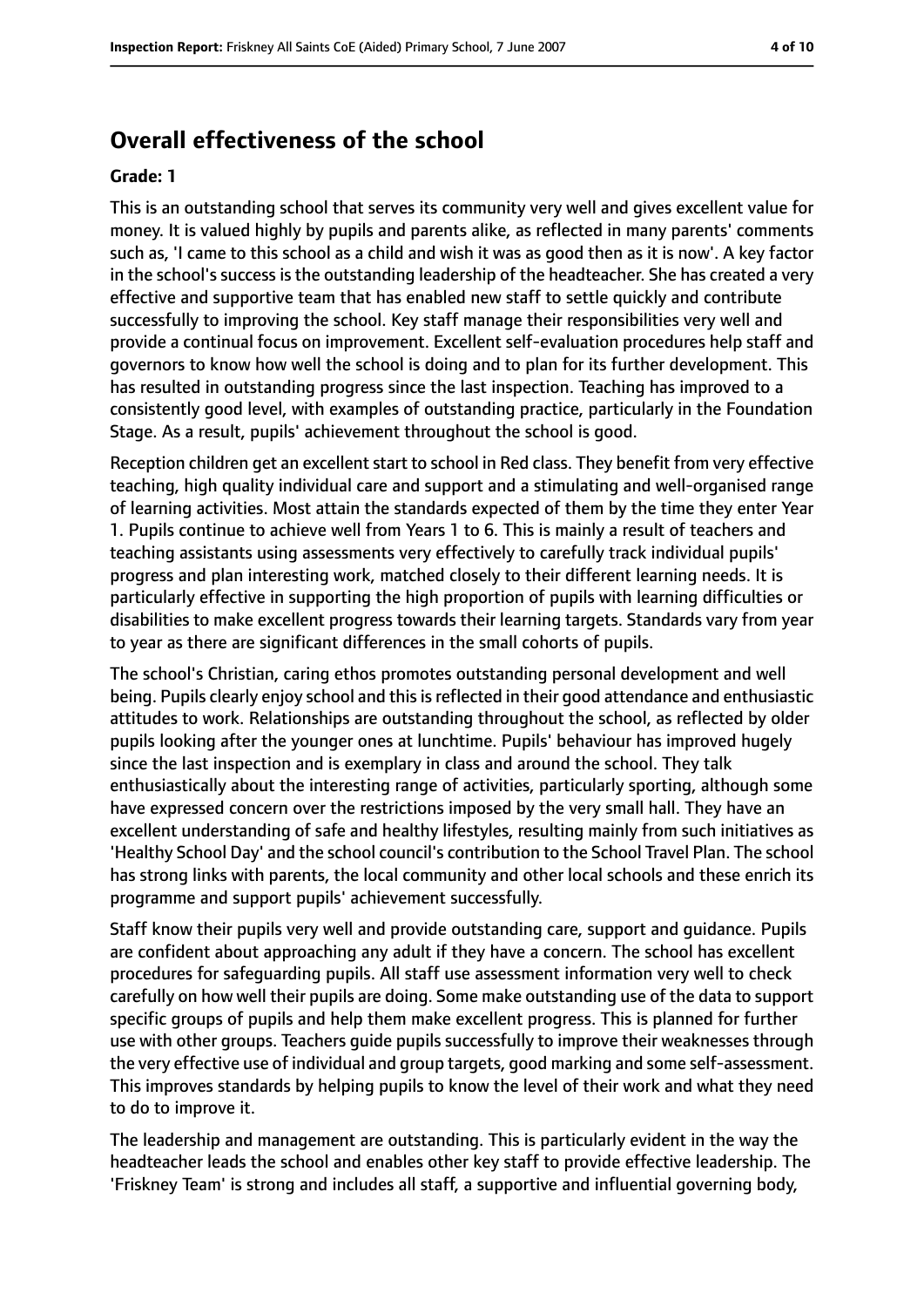pupils and their parents and carers. They continually seek to improve the school; for example, by developing a good curriculum based on themes, whereby pupils have more opportunities to use their key literacy and numeracy skills in a broad range of subjects. Given the capacity of this very effective team, the school is exceptionally well placed to improve further.

## **What the school should do to improve further**

- Enhance the opportunities for pupils to apply their key skills in a broad range of subjects.
- Use the examples of outstanding practice to guide all teachers and teaching assistants on how to support pupils to achieve higher standards

# **Achievement and standards**

#### **Grade: 2**

Children in Foundation Stage make exceptional progress and their achievement is outstanding in all areas of learning. Most attain the nationally expected targets by the end of the Reception year.

Pupils in Years 1 to 6 achieve well because teachers plan carefully to meet the range of pupils' needs and use an interesting range of teaching approaches that generates enthusiasm for learning. Standards of attainment are improving. Year 2 pupils attain average standards overall with assessments showing good recent improvements in writing and mathematics. An increasing proportion of Year 2 pupils are attaining above national average levels. Standards at Year 6 have improved over the last three years to above average levels, especially in mathematics and science. However, they are lower in the current Years 5 and 6 as these cohorts have high levels of pupils with learning difficulties and disabilities.

# **Personal development and well-being**

#### **Grade: 1**

The caring, Christian approach is valued highly by parents and is reflected in the high priority given to pupils' personal development. They enjoy school, get on very well together and their attendance is good. Excellent behaviour management encourages pupils to behave very well, including the very few who have behavioural difficulties. Pupils are eager to learn. Their economic well-being is promoted strongly; for example, through their involvement in the Young Enterprise Project with a local supermarket. Pupils know how to keep safe and healthy, and they participate in a good range of physical activities, including 'WOW' - walks once a week around the school grounds. Spiritual, moral, social and cultural development is outstanding and supported very successfully by strong links with the local community, particularly the church.

# **Quality of provision**

# **Teaching and learning**

## **Grade: 2**

Teaching in the Foundation Stage is outstanding. The children benefit from an environment that has greatly improved since the last inspection. Teachers and teaching assistants make imaginative use of it to create stimulating and well organised learning activities.

Teaching is good in Years 1 to 6, with some outstanding examples. Teachers use interesting teaching approaches to capture pupils' attention; for example, in the style of a quiz to improve language use. Assessments are used very well to plan lessons. This is the reason why the school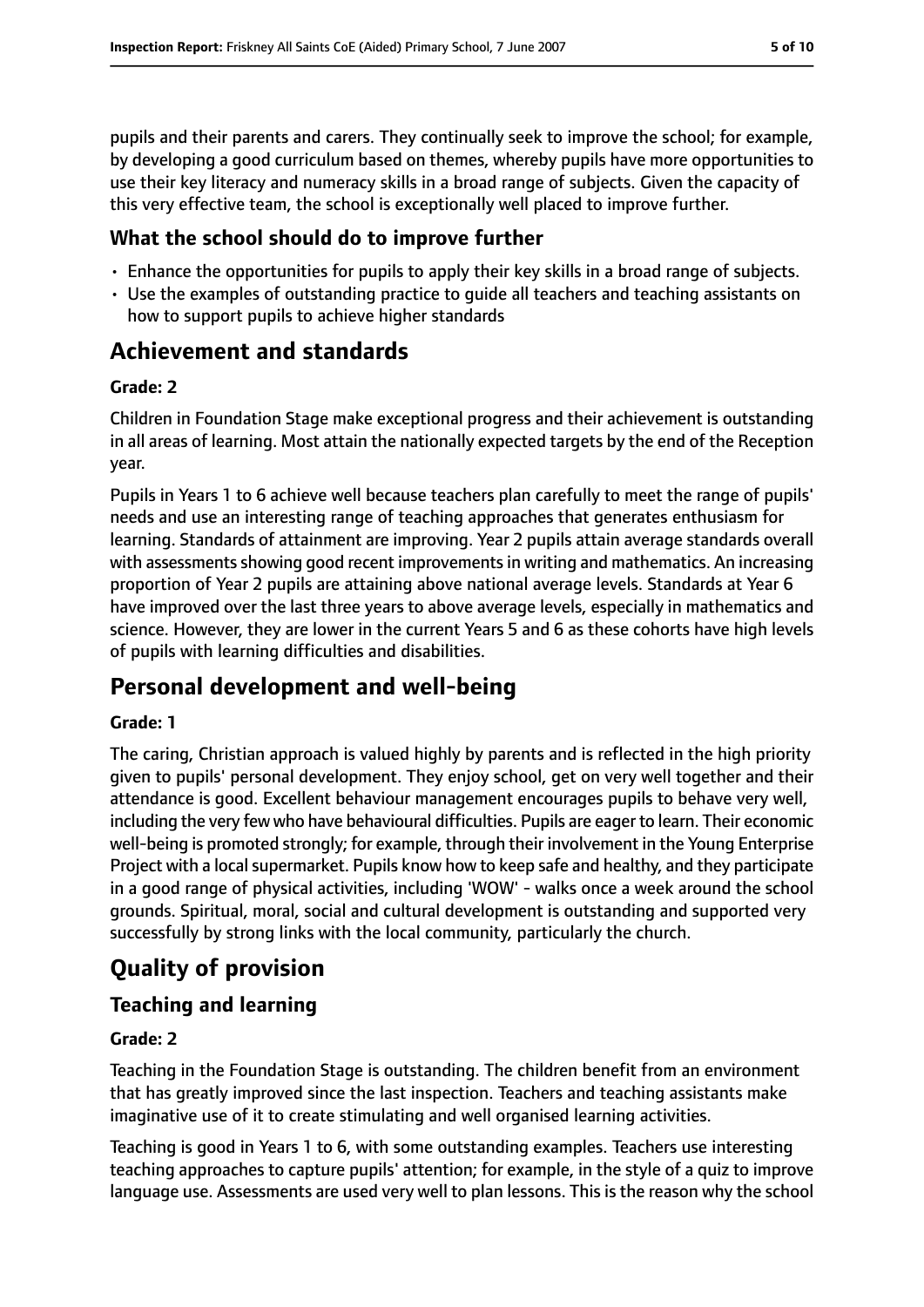is able to meet the needs of different pupils so well. Key basic skills are taught well. Teachers manage their classes well to ensure that pupils sustain their concentration. They ask questions effectively to encourage pupils to contribute their ideas, although teachers do not consistently use increasingly complex questions to challenge more able pupils.

#### **Curriculum and other activities**

#### **Grade: 2**

The range of learning activities in the Foundation Stage is outstanding. It is good for Years 1 to 6. It is planned well to support the achievement of pupils of different abilities, particularly those with learning difficulties or disabilities. Pupils are enthusiastic about theme days and weeks, and the good range of clubs and trips that are well supported. Almost all of Years 5 and 6 were on a residential trip to Derbyshire during the inspection. The school plans to provide more opportunities for pupils to use their literacy and numeracy skills across the curriculum by developing a thematic approach for the next school year.

#### **Care, guidance and support**

#### **Grade: 1**

Staff know pupils very well and work hard to provide an outstanding level of care, guidance and support. There are very secure systems for ensuring pupils' safety and protection that meet government requirements fully. Pupils' academic progress is assessed regularly and accurately. They are encouraged to improve their work through effective marking and guidance from teachers, as well asthrough individual and group improvement targets. The outstanding guidance and support given by some teaching and support staff helps many pupils to make exceptional progress, especially those with learning difficulties and disabilities.

# **Leadership and management**

#### **Grade: 1**

The leadership and management are outstanding. The headteacher provides strong and purposeful leadership. She has established a very effective team approach and successfully encourages staff and governors to unite in rigorously checking on how well the school is doing and targeting improvement through detailed action planning. Governors provide good support to the school and exercise effective oversight. The headteacher and subject leaders make very good use of assessment data to carefully track pupils' achievement. They identify weaknesses in pupils' subject skills and knowledge and then improve them, for example, in science. They encourage teachers to target the pupils who are in need of further help or should be achieving better. The excellent management of specific support strategies contributes to the achievement of some groups of pupils, particularly those with learning difficulties and disabilities. The school plans to extend the use of such high quality support programmes to benefit more pupils.

By distributing leadership and management responsibilities across a broad range of staff, the headteacher has enabled her colleagues to tackle weaknesses rigorously and contribute effectively to improving the school. A close scrutiny of teaching, supported by excellent opportunities for staff to extend their professional skills, ensures that leaders promote consistently good quality provision.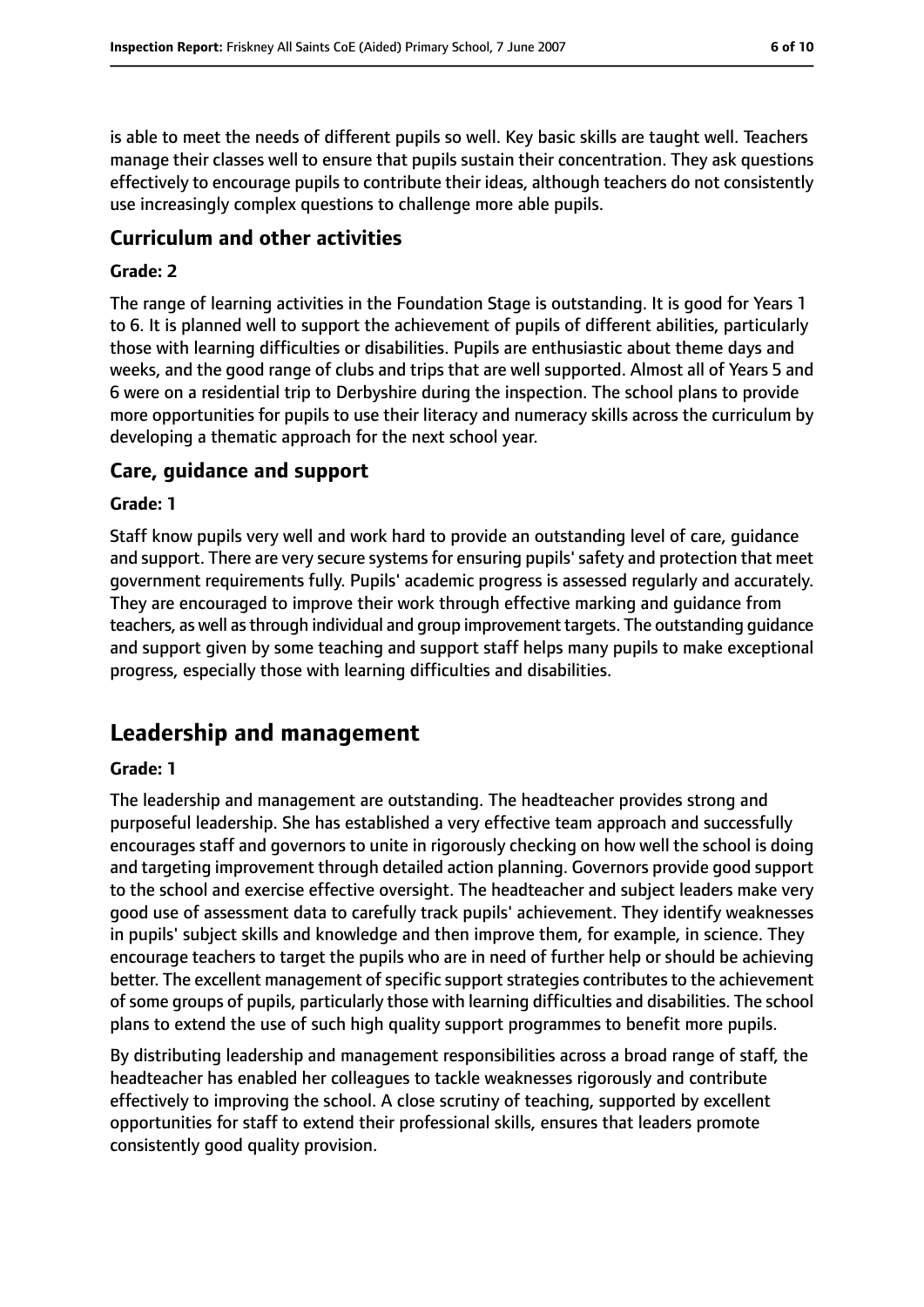**Any complaints about the inspection or the report should be made following the procedures set out in the guidance 'Complaints about school inspection', which is available from Ofsted's website: www.ofsted.gov.uk.**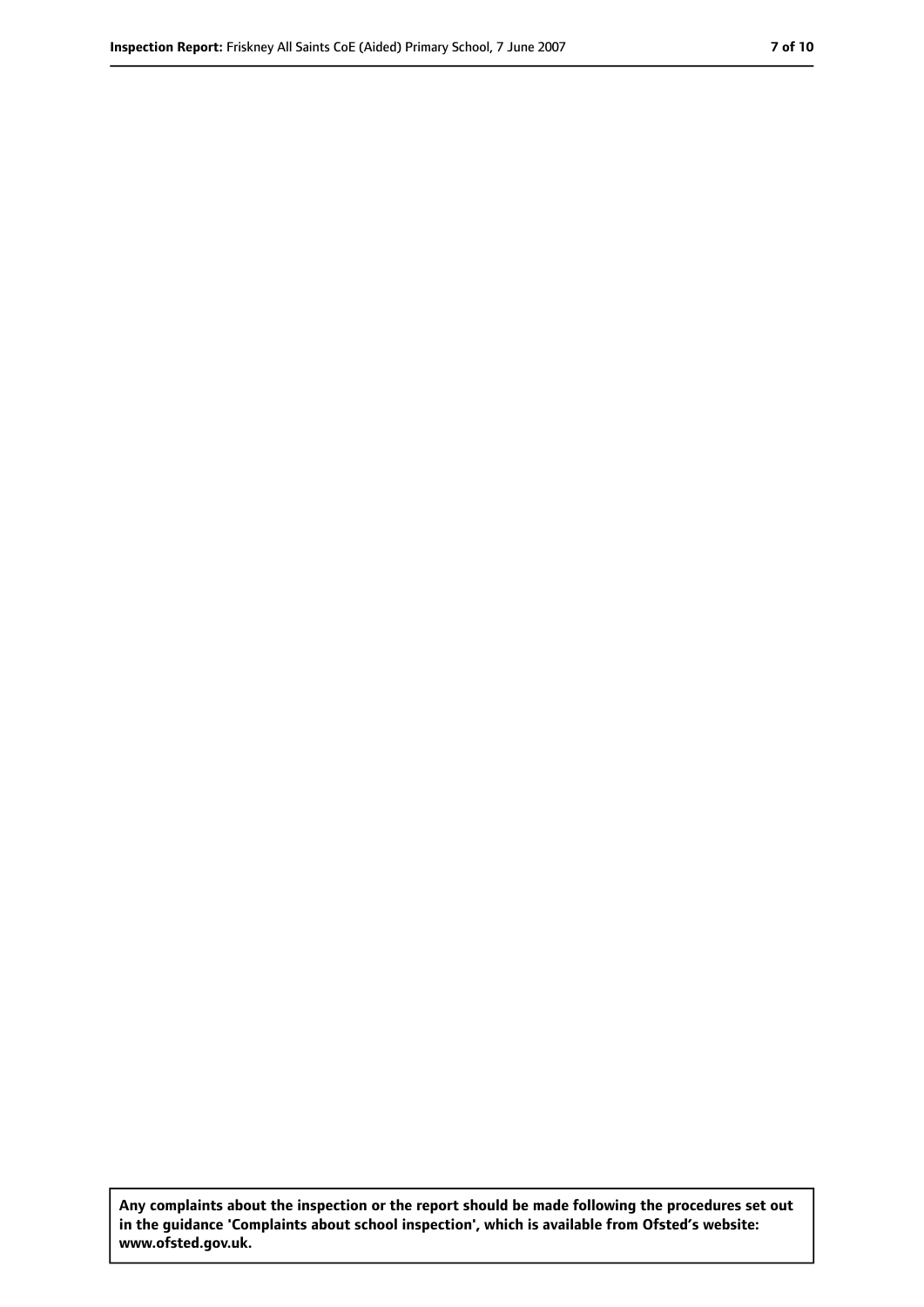#### **Annex A**

# **Inspection judgements**

| Key to judgements: grade 1 is outstanding, grade 2 good, grade 3 satisfactory, and grade 4 | School  |
|--------------------------------------------------------------------------------------------|---------|
| inadequate                                                                                 | Overall |

## **Overall effectiveness**

| How effective, efficient and inclusive is the provision of education, integrated<br>care and any extended services in meeting the needs of learners? |     |
|------------------------------------------------------------------------------------------------------------------------------------------------------|-----|
| How well does the school work in partnership with others to promote learners'<br>well-being?                                                         |     |
| The quality and standards in the Foundation Stage                                                                                                    |     |
| The effectiveness of the school's self-evaluation                                                                                                    |     |
| The capacity to make any necessary improvements                                                                                                      |     |
| Effective steps have been taken to promote improvement since the last<br>inspection                                                                  | Yes |

## **Achievement and standards**

| How well do learners achieve?                                                                               |  |
|-------------------------------------------------------------------------------------------------------------|--|
| The standards <sup>1</sup> reached by learners                                                              |  |
| How well learners make progress, taking account of any significant variations between<br>groups of learners |  |
| How well learners with learning difficulties and disabilities make progress                                 |  |

## **Personal development and well-being**

| How good is the overall personal development and well-being of the<br>learners? |  |
|---------------------------------------------------------------------------------|--|
|                                                                                 |  |
| The extent of learners' spiritual, moral, social and cultural development       |  |
| The behaviour of learners                                                       |  |
| The attendance of learners                                                      |  |
| How well learners enjoy their education                                         |  |
| The extent to which learners adopt safe practices                               |  |
| The extent to which learners adopt healthy lifestyles                           |  |
| The extent to which learners make a positive contribution to the community      |  |
| How well learners develop workplace and other skills that will contribute to    |  |
| their future economic well-being                                                |  |

## **The quality of provision**

| How effective are teaching and learning in meeting the full range of the<br>learners' needs?          |  |
|-------------------------------------------------------------------------------------------------------|--|
| How well do the curriculum and other activities meet the range of needs<br>and interests of learners? |  |
| How well are learners cared for, quided and supported?                                                |  |

 $^1$  Grade 1 - Exceptionally and consistently high; Grade 2 - Generally above average with none significantly below average; Grade 3 - Broadly average to below average; Grade 4 - Exceptionally low.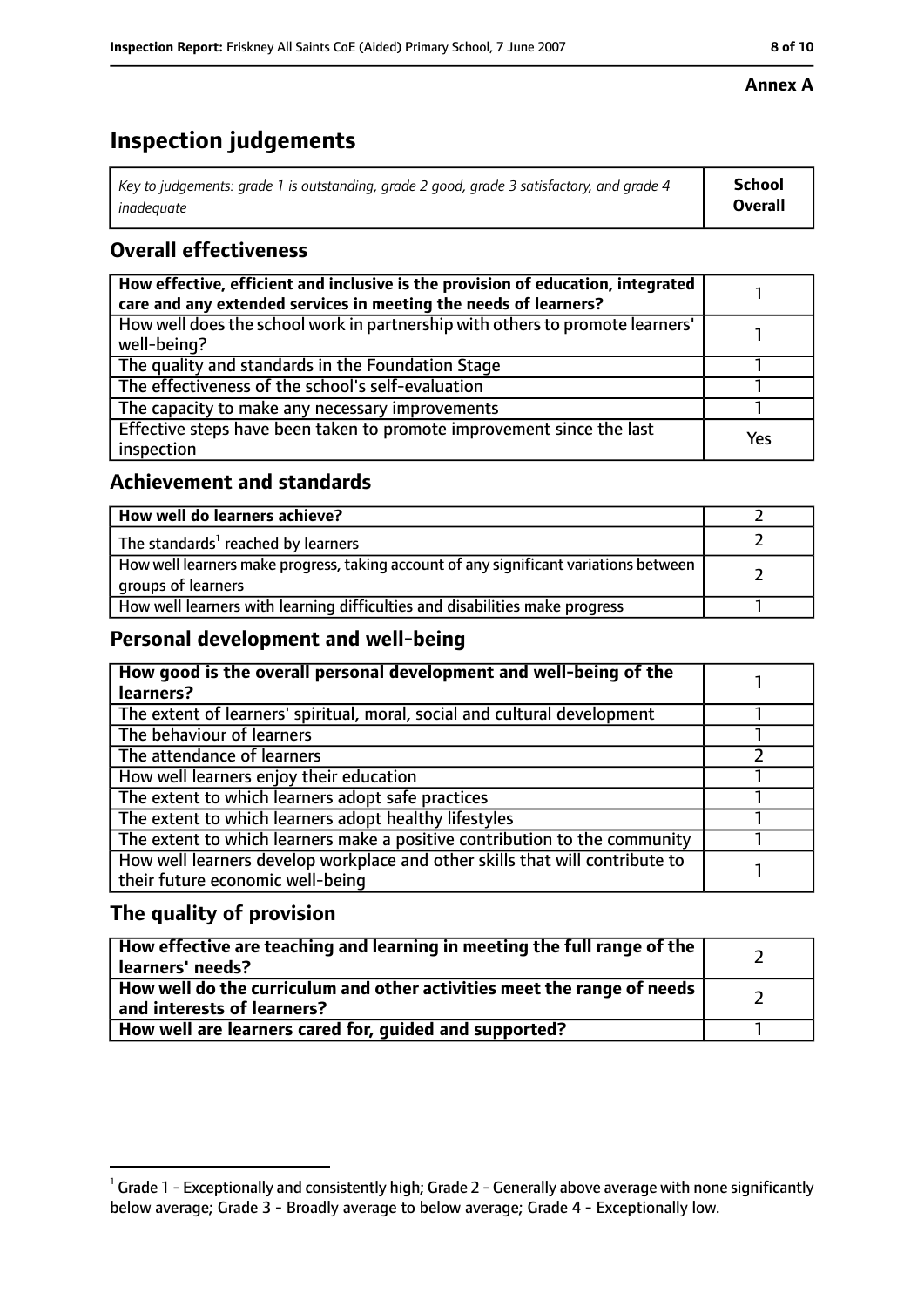#### **Annex A**

# **Leadership and management**

| How effective are leadership and management in raising achievement<br>and supporting all learners?                                              |           |
|-------------------------------------------------------------------------------------------------------------------------------------------------|-----------|
| How effectively leaders and managers at all levels set clear direction leading<br>to improvement and promote high quality of care and education |           |
| How effectively performance is monitored, evaluated and improved to meet<br>challenging targets                                                 |           |
| How well equality of opportunity is promoted and discrimination tackled so<br>that all learners achieve as well as they can                     |           |
| How effectively and efficiently resources, including staff, are deployed to<br>achieve value for money                                          |           |
| The extent to which governors and other supervisory boards discharge their<br>responsibilities                                                  |           |
| Do procedures for safequarding learners meet current government<br>requirements?                                                                | Yes       |
| Does this school require special measures?                                                                                                      | <b>No</b> |
| Does this school require a notice to improve?                                                                                                   | No        |